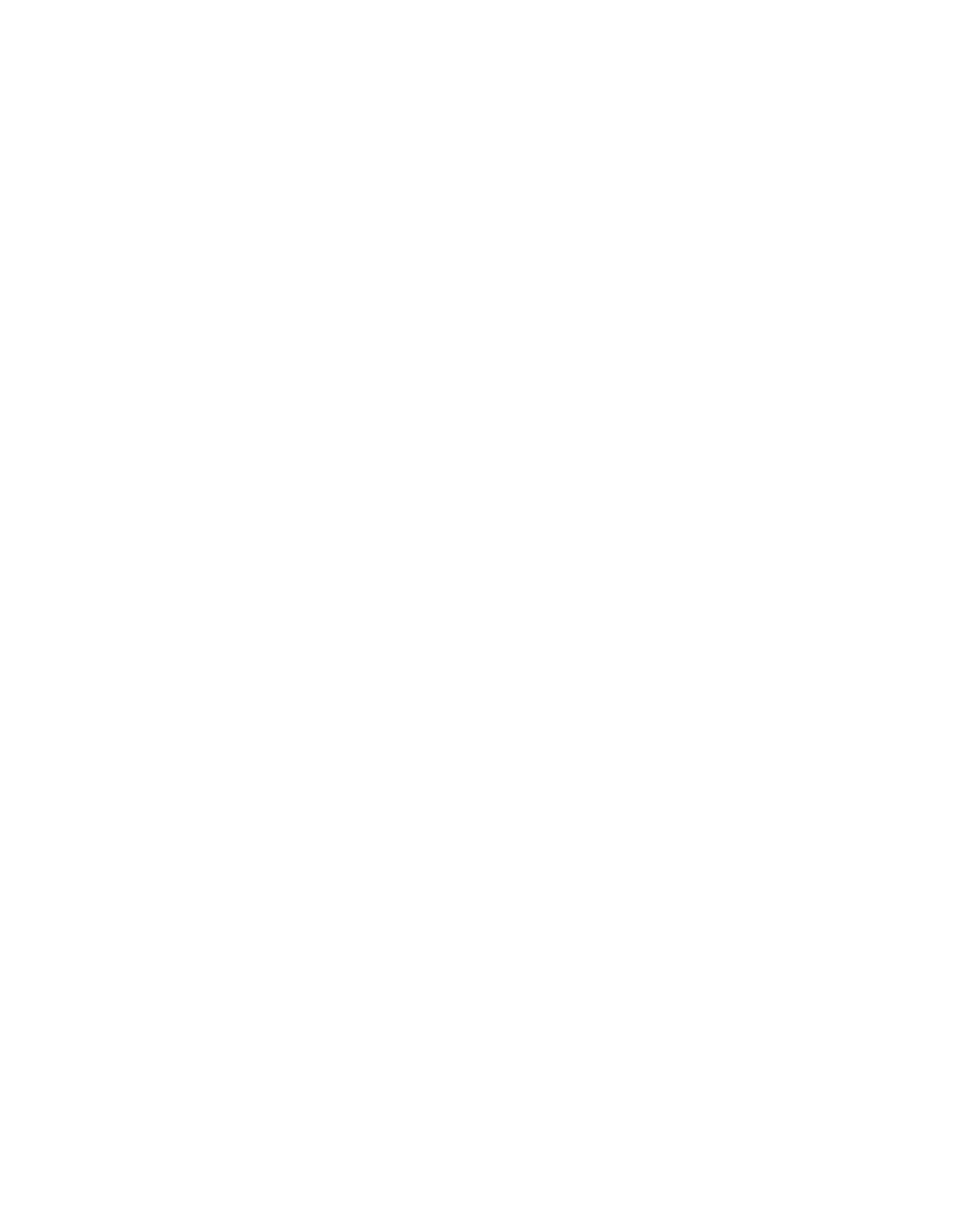# **Sponsorship Table of Contents**

# **Monthly Meeting Spotlights**

| <b>Legislative Affairs Series</b> |  |
|-----------------------------------|--|
|                                   |  |
|                                   |  |
|                                   |  |
|                                   |  |
| April                             |  |
|                                   |  |
|                                   |  |
| June                              |  |
|                                   |  |
| September                         |  |
|                                   |  |
|                                   |  |
| October                           |  |
|                                   |  |
| November                          |  |
|                                   |  |
| <b>Special Event Sponsorships</b> |  |
|                                   |  |
|                                   |  |
|                                   |  |
|                                   |  |
|                                   |  |
|                                   |  |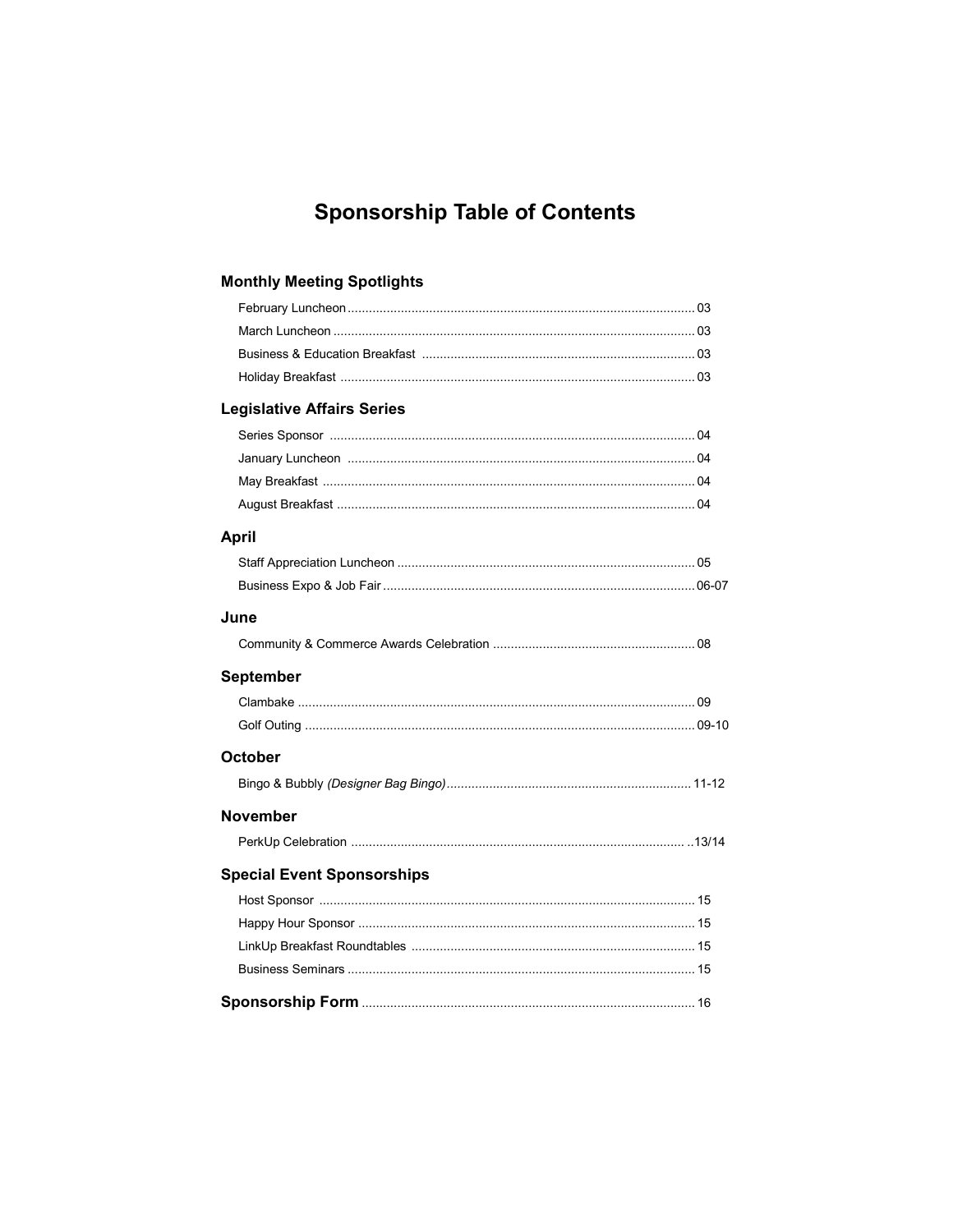# **Monthly Meeting Spotlights**

# **February Luncheon: Spotlight Sponsor (limit 4) \$375**

*Updated Chamber information is communicated at this regular monthly meeting.*

- Opportunity to address event attendees for two minutes to share information about your business
- One complimentary meal reservation
- Opportunity to provide promotional items at the event
- Ad displayed on the Chamber's website and in the News & Events email for the month of February *(300W X 250H pixels)*
- Business logo hyperlinked on event page of the Chamber website
- Business logo hyperlinked in News & Events email communications
- Business logo in *The Exchange* newsletter
- Business logo on each table and at registration
- Shared recognition on social media
- Recognition during program
- Attendee list upon request

# **March Luncheon: Spotlight Sponsor (limit 4) \$375**

*Updated Chamber information is communicated at this regular monthly meeting.*

- Opportunity to address event attendees for two minutes to share information about your business
- One complimentary meal reservation
- Opportunity to provide promotional items at the event
- Ad displayed on the Chamber's website and in the News & Events email for the month of March *(300W X 250H pixels)*
- Business logo hyperlinked on event page of the Chamber website
- Business logo hyperlinked in News & Events email communications
- Business logo in *The Exchange* newsletter
- Business logo on each table and at registration
- Shared recognition on social media
- Recognition during program
- Attendee list upon request

### **Business and Education Breakfast: Spotlight Sponsor (limit 4) \$375**

*This breakfast focuses on how business and education partnerships are developing creative approaches to current and future workforce challenges in the Upper Perkiomen Valley.* 

- Opportunity to address event attendees for two minutes to share information about your business
- One complimentary meal reservation
- Opportunity to provide promotional items at the event
- Ad displayed on the Chamber's website and in the News & Events email for the month of October (300W X 250H pixels)
- Business logo hyperlinked on event page of the Chamber website
- Business logo hyperlinked in News & Events email communications
- Business logo in The Exchange newsletter
- Business logo on each table and at registration
- Shared recognition on social media
- Recognition during program
- Attendee list upon request

### **December - Holiday Breakfast: Spotlight Sponsor (limit 4) \$425**

*In celebration of the winter holidays, many employers use this event as an expression of thanks for their employees. An elegant breakfast is followed by a choral concert by the "UpTones." This popular breakfast attracts a larger attendance than general monthly meetings.* 

- Opportunity to address event attendees for two minutes to share information about your business
- Two complimentary meal reservations
- Opportunity to provide promotional items at the event
- Ad displayed on the Chamber's website and in the News & Events email for the month of December *(300W X 250H pixels)*
- Business logo hyperlinked on event page of the Chamber website
- Business logo hyperlinked in News & Events email communications
- Business logo in *The Exchange* newsletter
- Business logo on each table and at registration
- Shared recognition on social media
- Recognition during program
- Attendee list upon request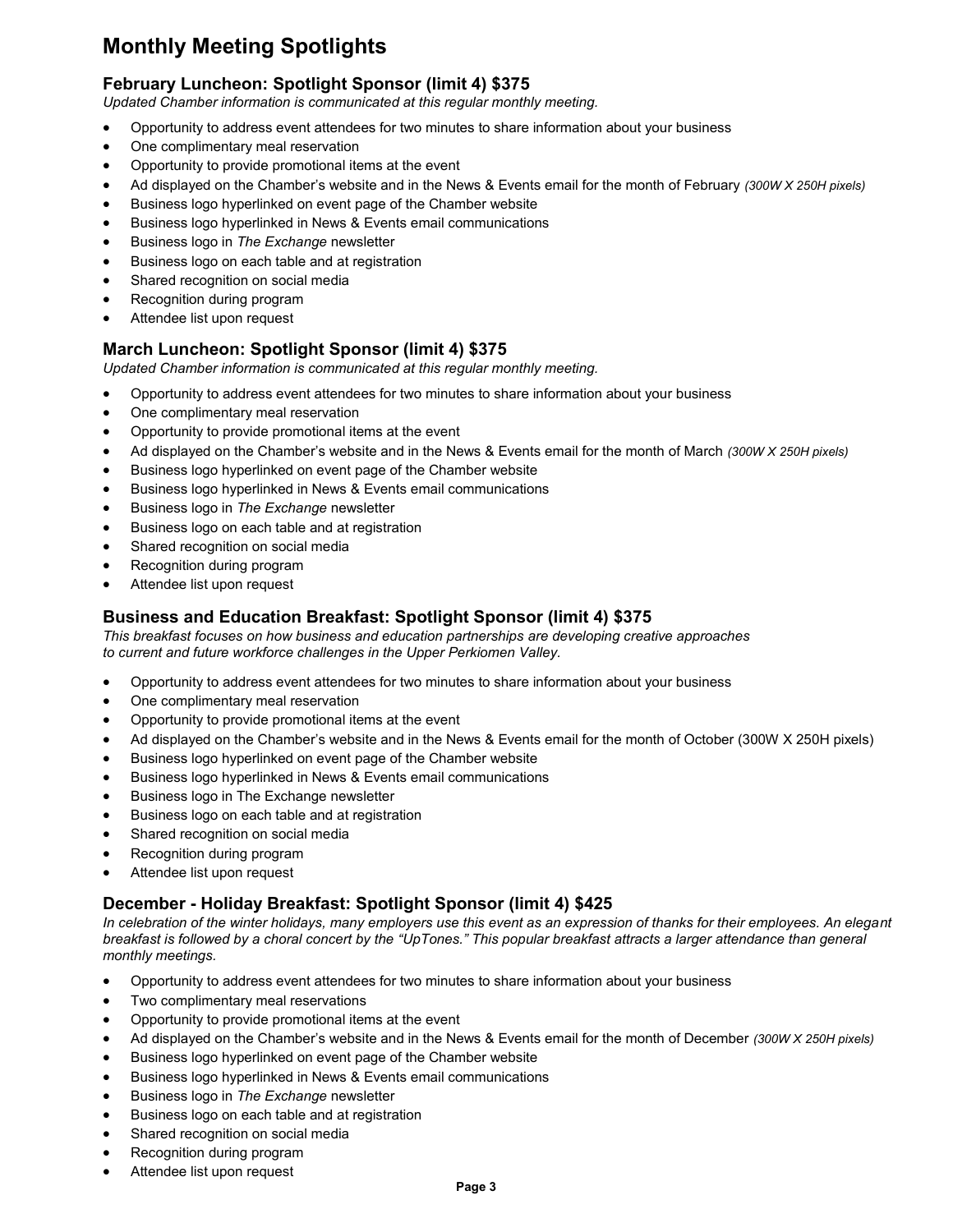# **Legislative Affairs Series**

*The series includes three events (January, May and August). Members have the opportunity to meet elected officials, learn about pending legislation and gain insight into current issues.* 

# **Legislative Affairs Series Sponsor (limit 2) \$1,000**

*The Legislative Affairs Series sponsorship includes all three events.*

- Opportunity to introduce the speakers and/or sponsors at all meetings
- Opportunity to address event attendees for two minutes at the August breakfast to share information about your business
- Two complimentary meal reservations for preferred seating
- Opportunity to provide promotional items at each event
- Ad displayed on the Chamber's website and in the News & Events email for the month of sponsorship *(300W X 250H pixels)*
- Business logo hyperlinked on event page of the Chamber website
- Business logo hyperlinked in News & Events email communications
- Business logo in *The Exchange* newsletter
- Business logo on each table and at registration
- Shared recognition on social media
- Recognition during program
- Attendee list upon request

# **January - Luncheon with County Officials: Spotlight Sponsor (limit 3) \$375**

- Opportunity to address event attendees for two minutes to share information about your business
- One complimentary meal reservation
- Opportunity to provide promotional items at the event
- Ad displayed on the Chamber's website and in the News & Events email for the month of January *(300W X 250H pixels)*
- Business logo hyperlinked on event page of the Chamber website
- Business logo hyperlinked in News & Events email communications
- Business logo in *The Exchange* newsletter
- Business logo on each table and at registration
- Shared recognition on social media
- Recognition during program
- Attendee list upon request

# **May - Luncheon with State Legislators: Spotlight Sponsor (limit 3) \$375**

- Opportunity to address event attendees for two minutes to share information about your business
- One complimentary meal reservation
- Opportunity to provide promotional items at the event
- Ad displayed on the Chamber's website and in the News & Events email for the month of May *(300W X 250H pixels)*
- Business logo hyperlinked on event page of the Chamber website
- Business logo hyperlinked in News & Events email communications
- Business logo in *The Exchange* newsletter
- Business logo on each table and at registration
- Shared recognition on social media
- Recognition during program
- Attendee list upon request

# **August - Breakfast with Federal Legislators: Spotlight Sponsor (limit 3) \$375**

- Opportunity to address event attendees for two minutes to share information about your business
- One complimentary meal reservation
- Opportunity to provide promotional items at the event
- Ad displayed on the Chamber's website and in the News & Events email for the month of August *(300W X 250H pixels)*
- Business logo hyperlinked on event page of the Chamber website
- Business logo hyperlinked in News & Events email communications
- Business logo in *The Exchange* newsletter
- Business logo on each table and at registration
- Shared recognition on social media
- Recognition during program
- Attendee list upon request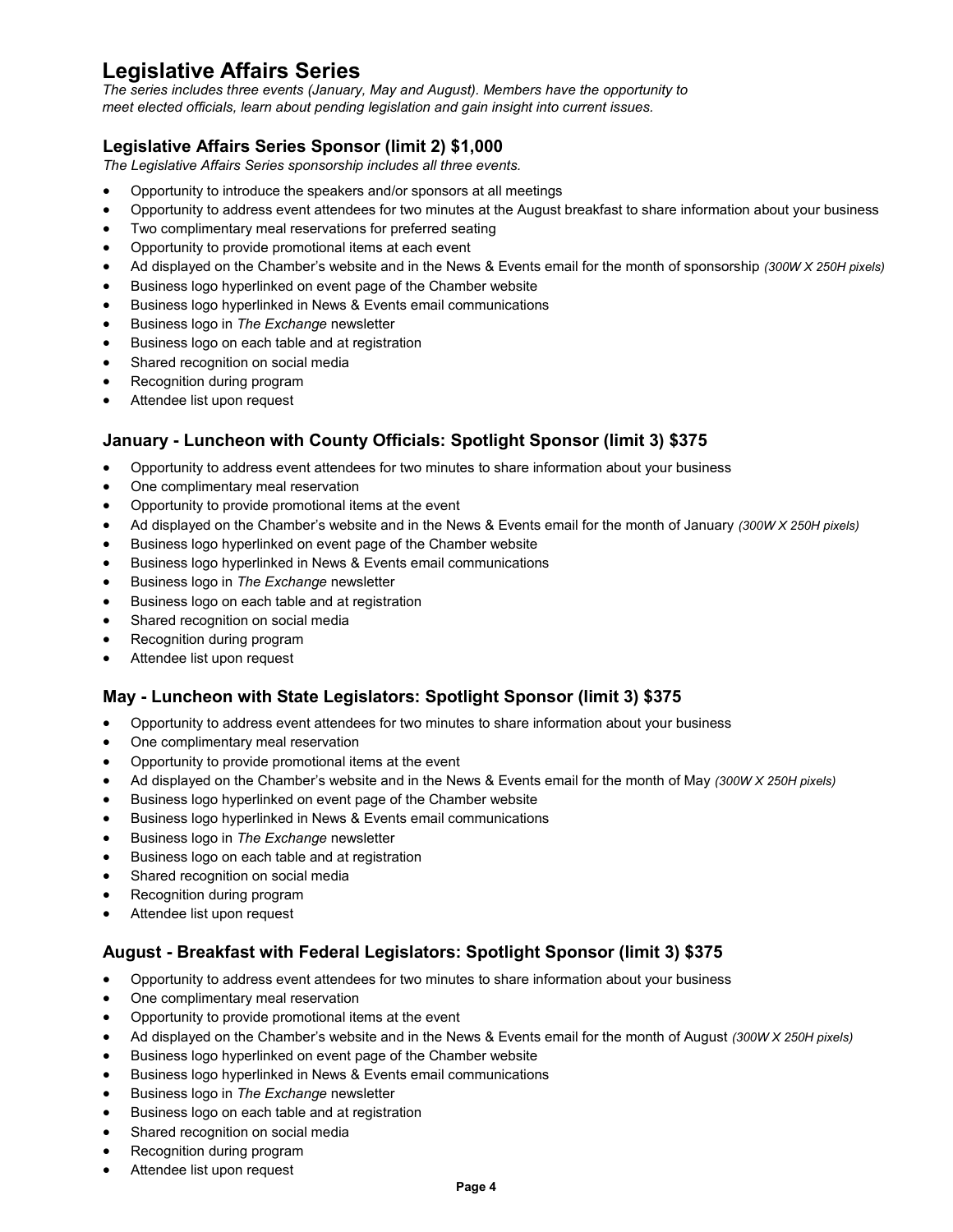# **April - Staff Appreciation Luncheon**

*Coinciding with Administrative Professionals Day, this spring luncheon is planned to help members share appreciation with their staff. Everyone leaves with a bag of member-donated promotional items. This event also allows the Chamber to meet your business' support staff. Attendance has climbed to over 150, many returning year after year.*

#### **Spotlight Sponsor (limit 4) \$425**

- Opportunity to address event attendees for two minutes to share information about your business
- Two complimentary meal reservations
- Opportunity to provide promotional items at the event
- Ad displayed on the Chamber's website and in the News & Events email for the month of April *(300W X 250H pixels)*
- Business logo hyperlinked on event page of the Chamber website
- Business logo hyperlinked in News & Events email communications
- Business logo in *The Exchange* newsletter
- Business logo on each table and at registration
- Shared recognition on social media
- Recognition during program
- Attendee list upon request

#### **Gold Sponsor (limit 1) \$300**

- Two complimentary meal reservations
- Opportunity to provide promotional items at the event
- Business logo hyperlinked on event page of the Chamber website
- Business logo hyperlinked in News & Events email communications
- Business logo in *The Exchange* newsletter
- Business logo on each table and at registration
- Shared recognition on social media
- Recognition during program
- Attendee list upon request

#### **Door Prize Sponsor (limit 1) \$250**

- One complimentary meal reservation
- Business logo on door prize tickets
- Opportunity to draw and announce prize winners
- Opportunity to provide table cloths for door prizes
- Opportunity to provide promotional items at the event
- Business logo hyperlinked on event page of the Chamber website
- Business logo in *The Exchange* newsletter
- Recognition during program
- Attendee list upon request

#### **Centerpiece Sponsor (limit 1) \$200**

- One complimentary meal reservation
- Opportunity to provide promotional items at the event
- Business logo hyperlinked on event page of the Chamber website
- Business logo in *The Exchange* newsletter
- Business logo on centerpieces
- Recognition during program
- Attendee list upon request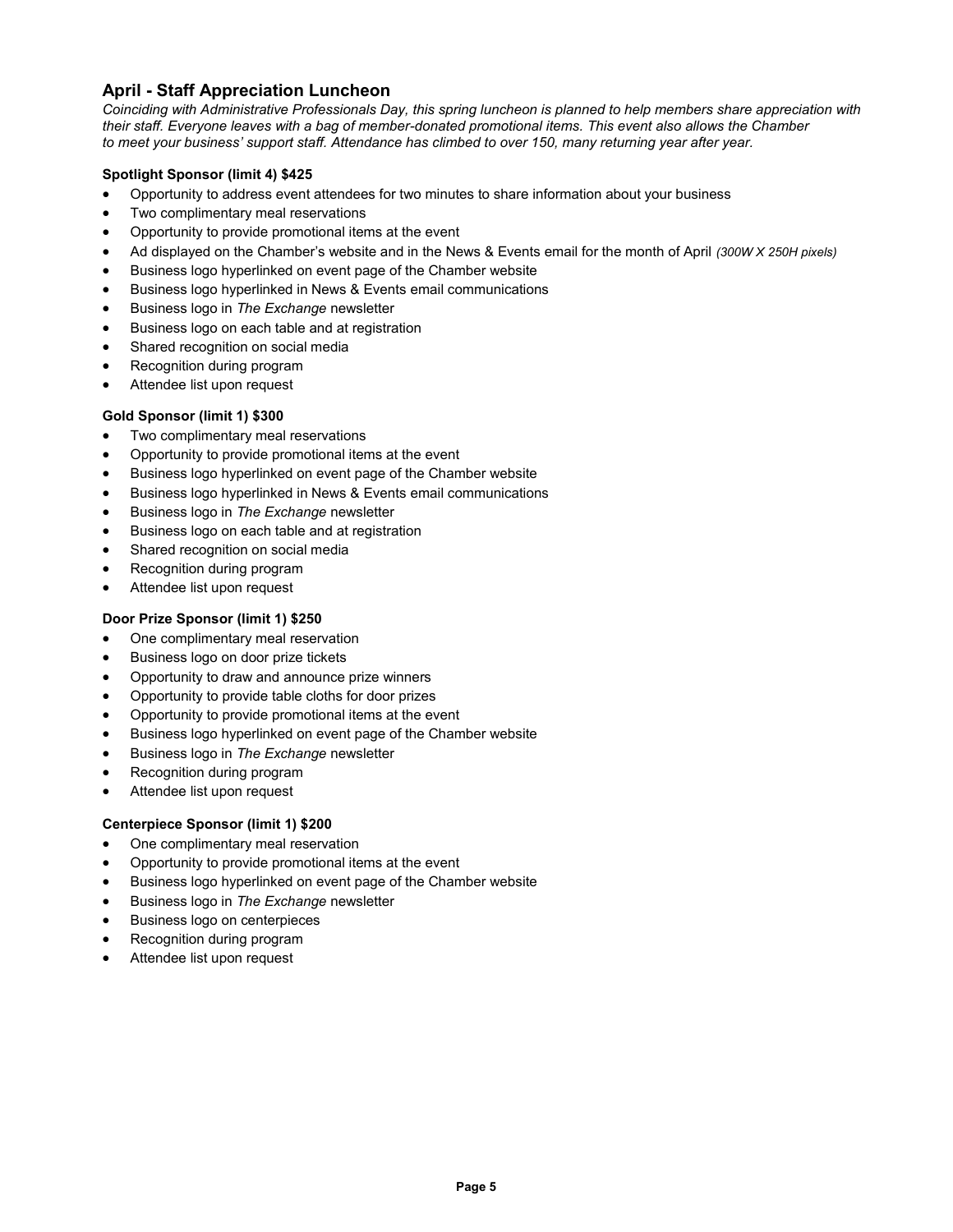# **April - Business Expo & Job Fair**

*Selling out each spring with 50+ exhibits and 25+ job pair participants, the Expo & Job Fair is open to the public and*  reaches the largest number of community members of all Chamber events. Extensively promoted throughout the Valley, *this four-hour event is visited by more than 600 people. An annual theme adds interest and continuity among exhibits.* 

#### **Platinum Sponsor (limit 1) \$3,000**

- Full page ad in the event program
- Half page ad in *The Exchange* newsletter, in print and online
- Ad displayed on the Chamber's website and in the News & Events email for the month of April *(300W X 250H pixels)*
- Opportunity to participate in Job Fair at no additional cost
- Opportunity to serve on planning committee
- Opportunity to display corporate banner
- DJ will broadcast up to four announcements provided by your business
- Business logo hyperlinked on event page of the Chamber website
- Business logo hyperlinked in News & Events email communications
- Business logo in *The Exchange* newsletter
- Shared recognition on social media

#### **Gold Sponsor (limit 1) \$2,000**

- Full page ad in the event program
- Quarter page ad in *The Exchange* newsletter, in print and online
- Ad displayed on the Chamber's website and in the News & Events email for the month of April *(300W X 250H pixels)*
- Opportunity to participate in Job Fair at no additional cost
- Business logo on all lunch tables
- DJ will broadcast up to two announcements provided by your business
- Business logo hyperlinked on event page of the Chamber website
- Business logo hyperlinked in News & Events email communications
- Business logo in *The Exchange* newsletter
- Shared recognition on social media

#### **Job Fair Platinum Sponsor (limit 1) \$1,500**

- First choice of booth location on "Job Fair Row"
- Full page ad in the event program
- Business logo on the program insert
- Business card size ad in *The Exchange* newsletter, in print and online
- Ad displayed on the Chamber's website and in the News & Events email for the month of April *(300W X 250H pixels)*
- Two complimentary lunch tickets
- DJ will broadcast up to two announcements provided by your business
- Business logo hyperlinked on event page of the Chamber website
- Business logo hyperlinked in News & Events email communications
- Business logo in *The Exchange* newsletter
- Shared recognition on social media

#### **Job Fair Gold Sponsor (limit 1) \$750**

- Second choice of booth location on "Job Fair Row"
- Half page ad in the event program
- Business logo on the program insert
- Ad displayed on the Chamber's website and in the News & Events email for the month of April *(300W X 250H pixels)*
- Two complimentary lunch tickets
- DJ will broadcast up to two announcements provided by your business
- Business logo hyperlinked on event page of the Chamber website
- Business logo hyperlinked in News & Events email communications
- Business logo in *The Exchange* newsletter
- Shared recognition on social media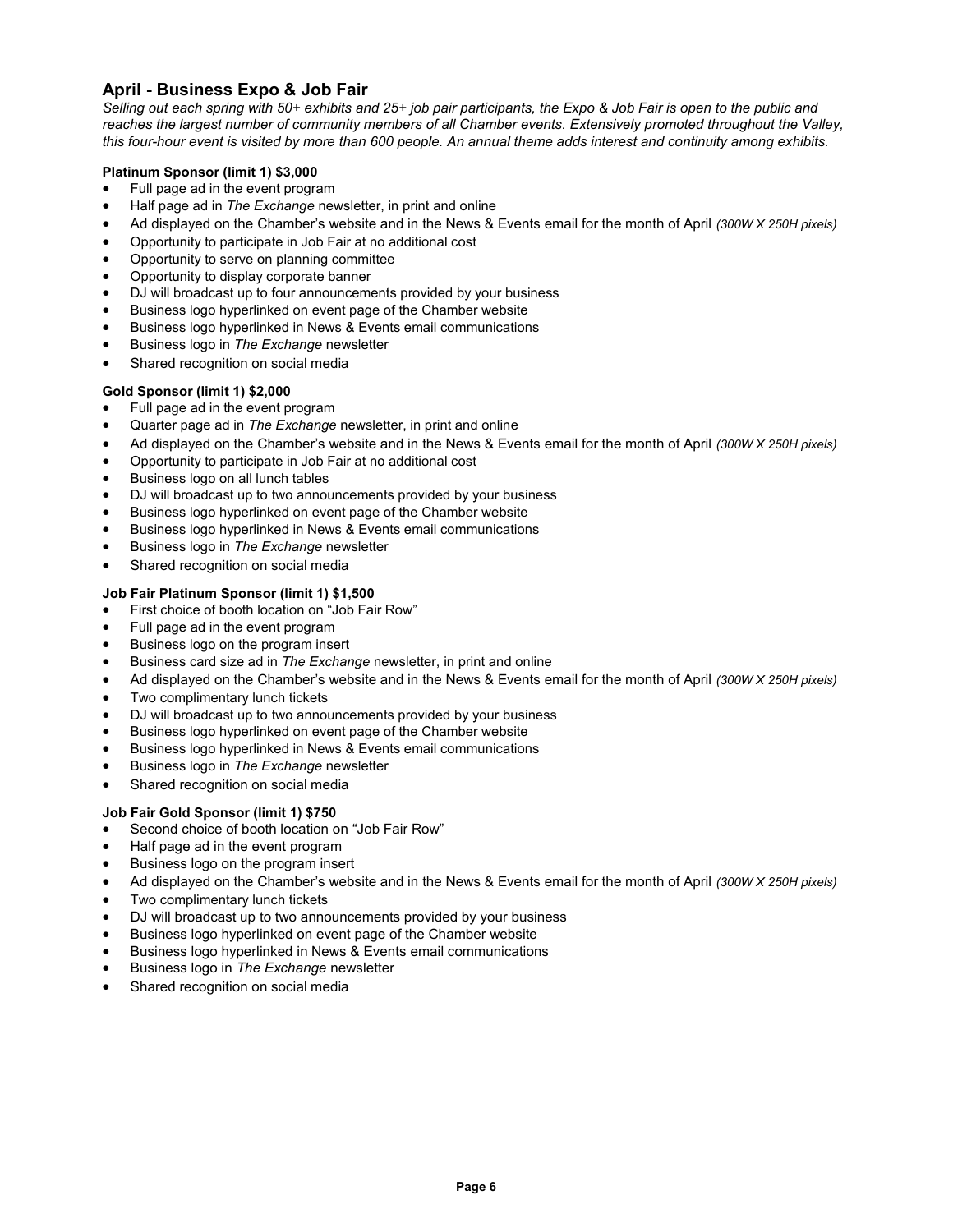# **Business Expo & Job Fair (continued)**

#### **Silver Sponsor \$575**

- Opportunity to participate in Job Fair at no additional cost
- Two complimentary lunch tickets
- Prominent signage at booth
- **•** Business logo in the event program
- Business logo hyperlinked on event page of the Chamber website
- Business logo in *The Exchange* newsletter
- Shared recognition on social media

#### **Shredding Sponsor (limit 1) \$500**

- Opportunity to staff the shredding station
- Logo on signage at event
- **•** Business logo in the event program
- Business logo hyperlinked on event page of the Chamber website
- Business logo in *The Exchange* newsletter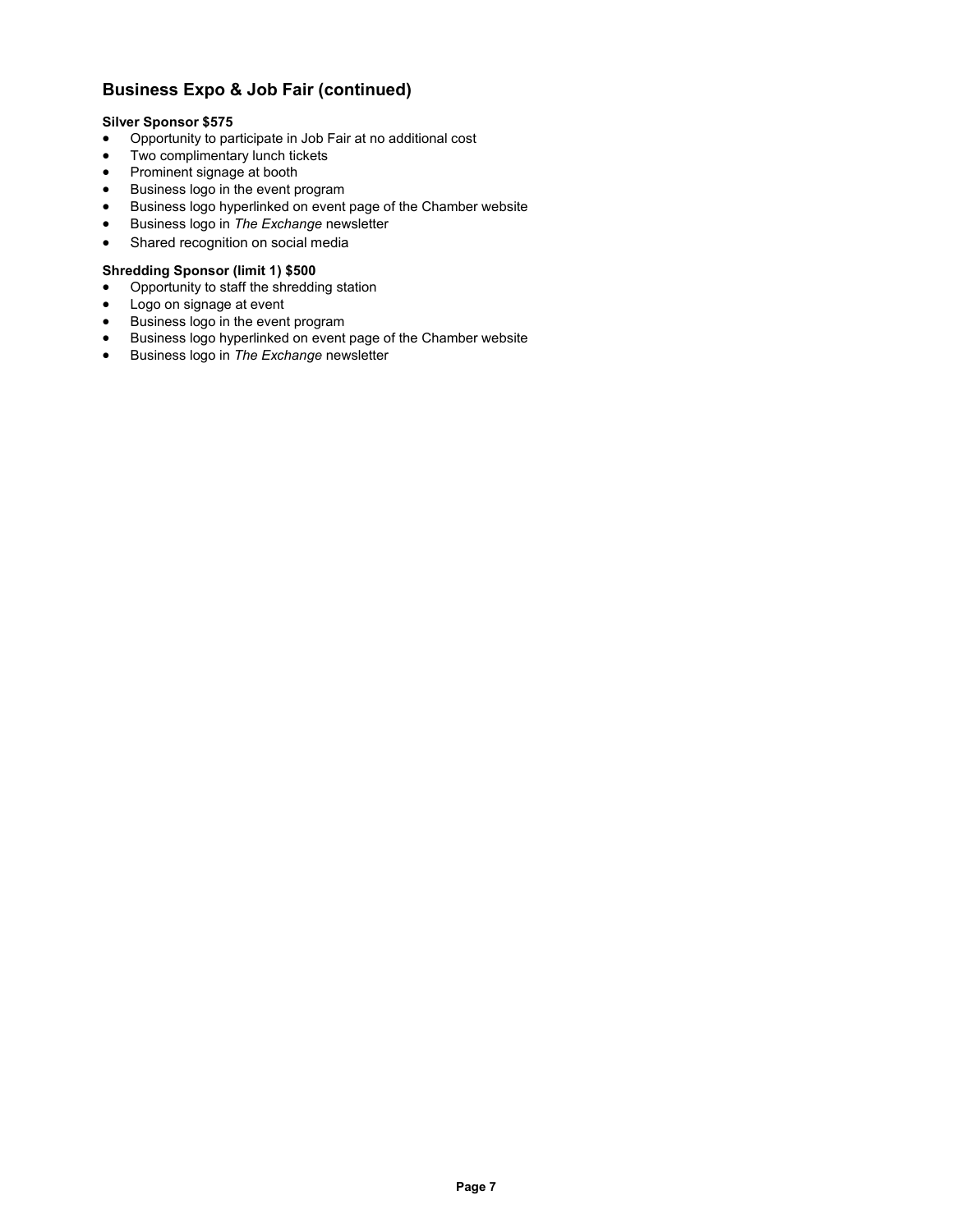## **June - Community & Commerce Awards Celebration**

*Community, business and municipal leaders come together to celebrate the spirit of our community by acknowledging businesses and individuals who make a difference in the Upper Perkiomen Valley. Awards are presented for outstanding small business, an inspirational educator and distinguished leadership. Attendance at the Community & Commerce breakfast exceeds 100 guests.* 

#### **Spotlight Sponsor (limit 6) \$500**

- Opportunity to address event attendees for two minutes to share information about your business
- Four complimentary meal reservations
- Opportunity to provide promotional items at the event
- Recognition on printed event program
- Ad displayed on the Chamber's website and in the News & Events email for the month of June *(300W X 250H pixels)*
- Business logo hyperlinked on event page of the Chamber website
- Business logo hyperlinked in News & Events email communications
- **Business logo in The Exchange newsletter**
- Business logo on each table and at registration
- Shared recognition on social media
- Recognition during program
- Attendee list upon request

#### **Centerpiece Sponsor (limit 1) \$250**

- Business logo on all centerpieces
- One complimentary meal reservation
- Opportunity to provide promotional items at the event
- Business logo hyperlinked on event page of the Chamber website
- **Business logo in The Exchange newsletter**
- Shared recognition on social media
- Recognition during program
- Attendee list upon request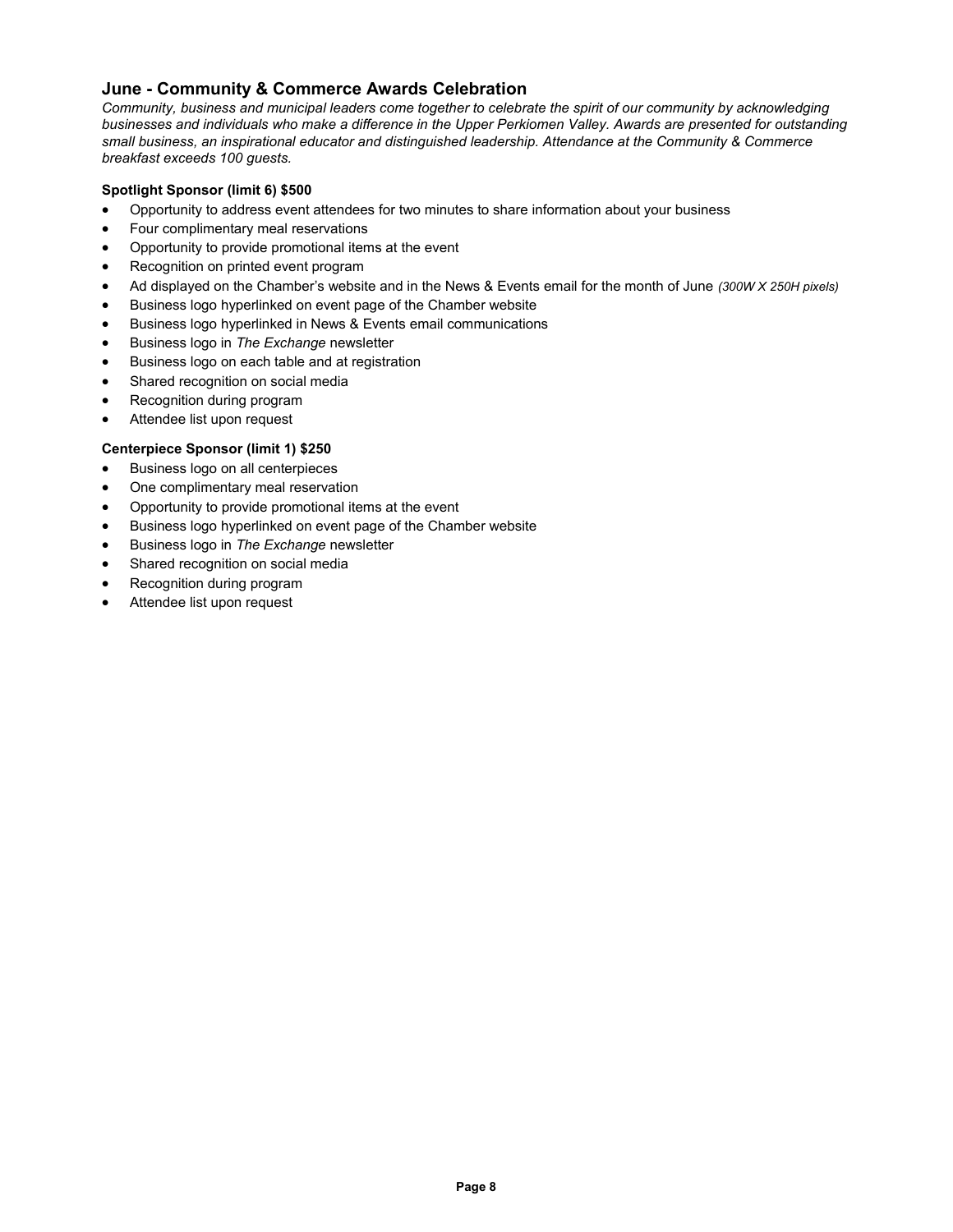# **September - Clambake: Spotlight Sponsor (limit 4) \$450**

*An annual fall favorite, the clambake is a stand-alone event immediately following the golf outing catered by Sodexo - Perkiomen School.*

- Opportunity to address event attendees for two minutes to share information about your business
- Two complimentary meal reservations
- Opportunity to provide promotional items at the event
- Ad displayed on the Chamber's website and in the News & Events email for the month of September *(300W X 250H pixels)*
- Business logo hyperlinked on event page of the Chamber website
- Business logo hyperlinked in News & Events email communications
- Business logo in *The Exchange* newsletter
- Business logo on each table and at registration
- Shared recognition on social media
- Recognition during program

# **September - Golf Outing**

#### **Venue \$4,000**

- Prominent signage at all 18 holes
- Corporate banner displayed at registration
- Business logo on front cover of program
- Acknowledgment in *The Exchange* newsletter
- Opportunity to provide promotional items for golfers
- Business logo hyperlinked on event page of Chamber website
- Business logo hyperlinked in News & Events email
- Shared recognition on social media

#### **Platinum \$3,000**

- Golf packages for a foursome
- Corporate logo on all hole flags
- Opportunity to provide welcome, opening/closing remarks and awards
- Corporate banner displayed at registration
- Business logo on front cover of program
- Acknowledgment in *The Exchange* newsletter
- Opportunity to provide promotional items for golfers
- Business logo hyperlinked on event page of Chamber website
- Business logo hyperlinked in News & Events email
- Shared recognition on social media

#### **Ball Drop \$2,000**

- Business logo used as target
- Opportunity to announce winner
- Corporate banner displayed at registration
- Business logo on front cover of program
- Acknowledgment in *The Exchange* newsletter
- Opportunity to provide promotional items for golfers
- Business logo hyperlinked on event page of Chamber website
- Business logo hyperlinked in News & Events email
- Shared recognition on social media

#### **A Round of Golf \$1,500**

- Prominent signage at all 18 holes
- Business logo on front cover of event program
- Acknowledgment in *The Exchange* newsletter
- Opportunity to provide promotional items for golfers
- Business logo hyperlinked on event page of Chamber website
- Business logo hyperlinked in News & Events email
- Shared recognition on social media

#### **Golf Cart Sponsor \$1,250**

- Golf packages for a foursome
- Signage with logos on each of the 60+ golf carts
- Business logo in the event program
- Acknowledgment in *The Exchange* newsletter
- Opportunity to provide promotional items for golfers
- Business logo hyperlinked on event page of Chamber website
- Business logo hyperlinked in News & Events email
- Shared recognition on social media

#### **Eagle \$1,000**

- Golf packages for a foursome
- Corporate banner display at registration
- Business logo on front cover of event program
- Acknowledgment in *The Exchange* newsletter
- Opportunity to provide promotional items for golfers
- Business logo hyperlinked on event page of Chamber website
- Business logo hyperlinked in News & Events email
- Shared recognition on social media

#### **Putting Contest \$500**

- Signage on the practice green and opportunity to staff the contest
- Business logo in the event program
- Acknowledgment in *The Exchange* newsletter
- Opportunity to provide promotional items for golfers
- Shared recognition on social media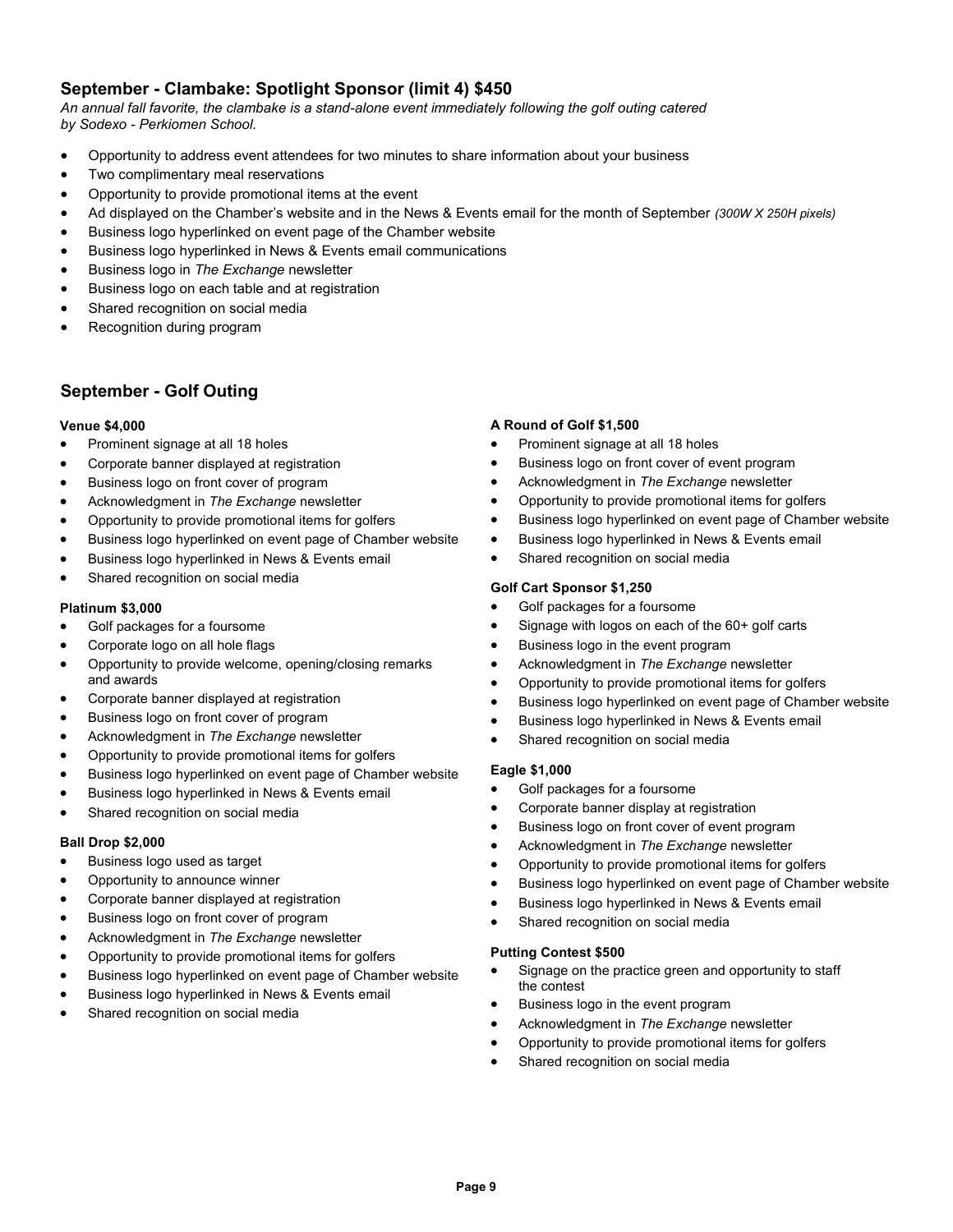# **September - Golf Outing (continued)**

#### **Beer Station \$550**

- Signage at and opportunity to staff the beer station
- Business logo on all beer mugs distributed to golfers
- Business logo in the program
- Acknowledgment in *The Exchange* newsletter
- Opportunity to provide promotional items for golfers
- Shared recognition on social media

#### **Band \$500**

- Signage by band and opportunity to introduce band
- Business logo in the program
- Acknowledgment in *The Exchange* newsletter
- Opportunity to provide promotional items for golfers
- Shared recognition on social media

#### **Raffle \$500**

- Business logo in the program
- Sponsor recognition during drawing
- Acknowledgment in *The Exchange* newsletter
- Opportunity to provide promotional items for golfers
- Shared recognition on social media

#### **Meeting \$400**

- Prominent signage at registration
- Business recognition in the program
- Acknowledgment in *The Exchange* newsletter
- Opportunity to provide promotional items for golfers
- Shared recognition on social media

#### **Birdie \$350**

- Prominent signage at registration/lunch
- Business logo on each lunch table
- Business logo in the program
- Acknowledgment in *The Exchange* newsletter
- Opportunity to provide promotional items for golfers

#### **Commemorative Photo \$350**

- Business logo on each 4x6 foursome photos
- Prominent signage at registration/lunch
- Business logo in the program
- Acknowledgment in *The Exchange* newsletter
- Opportunity to provide promotional items for golfers

#### **Beverage Cart \$350**

- Opportunity to display sponsor signage on cart
- Opportunity to staff beverage cart
- Prominent signage at registration
- Business logo in the program
- Acknowledgment in *The Exchange* newsletter
- Opportunity to provide promotional items for golfers

#### **On the Green \$300**

- Opportunity to staff the hole
- Signage at the hole
- **•** Business recognition in the program
- Acknowledgment in *The Exchange* newsletter
- Opportunity to provide promotional items for golfers
- Shared recognition on social media

#### **Longest Drive \$300**

- Opportunity to staff the hole
- Signage at the hole
- **Business recognition in the program**
- Acknowledgment in *The Exchange* newsletter
- Opportunity to provide promotional items for golfers

#### **Straightest Drive \$300**

- Opportunity to staff the hole
- Signage at the hole
- **•** Business recognition in the program
- Acknowledgment in *The Exchange* newsletter
- Opportunity to provide promotional items for golfers

#### **Closest to the Pin \$300**

- Opportunity to staff the hole
- Signage at the hole
- Business recognition in the program
- Acknowledgment in *The Exchange* newsletter
- Opportunity to provide promotional items for golfers

#### **Beverage Station \$200**

- Sponsor provided sign or banner at the station
- Opportunity to staff the Station
- **•** Business recognition in the program
- Acknowledgment in *The Exchange* newsletter
- Opportunity to provide promotional items for golfers

#### **Snack Station \$200**

- Sponsor provided sign or banner at the station
- Opportunity to staff the Station
- **•** Business recognition in the program
- Acknowledgment in *The Exchange* newsletter
- Opportunity to provide promotional items for golfers

#### **Par - 1 @ \$100 or 2 @ \$150**

- Prominent signage on a hole
- **•** Business recognition in the program
- Acknowledgment in *The Exchange* newsletter

#### **Hole-In-One**

- Opportunity to provide signage at each prize hole
- Opportunity to provide volunteers for prize holes
- Business recognition in the program
- Acknowledgment in *The Exchange* newsletter
- Opportunity to provide promotional items for golfers
- Shared recognition on social media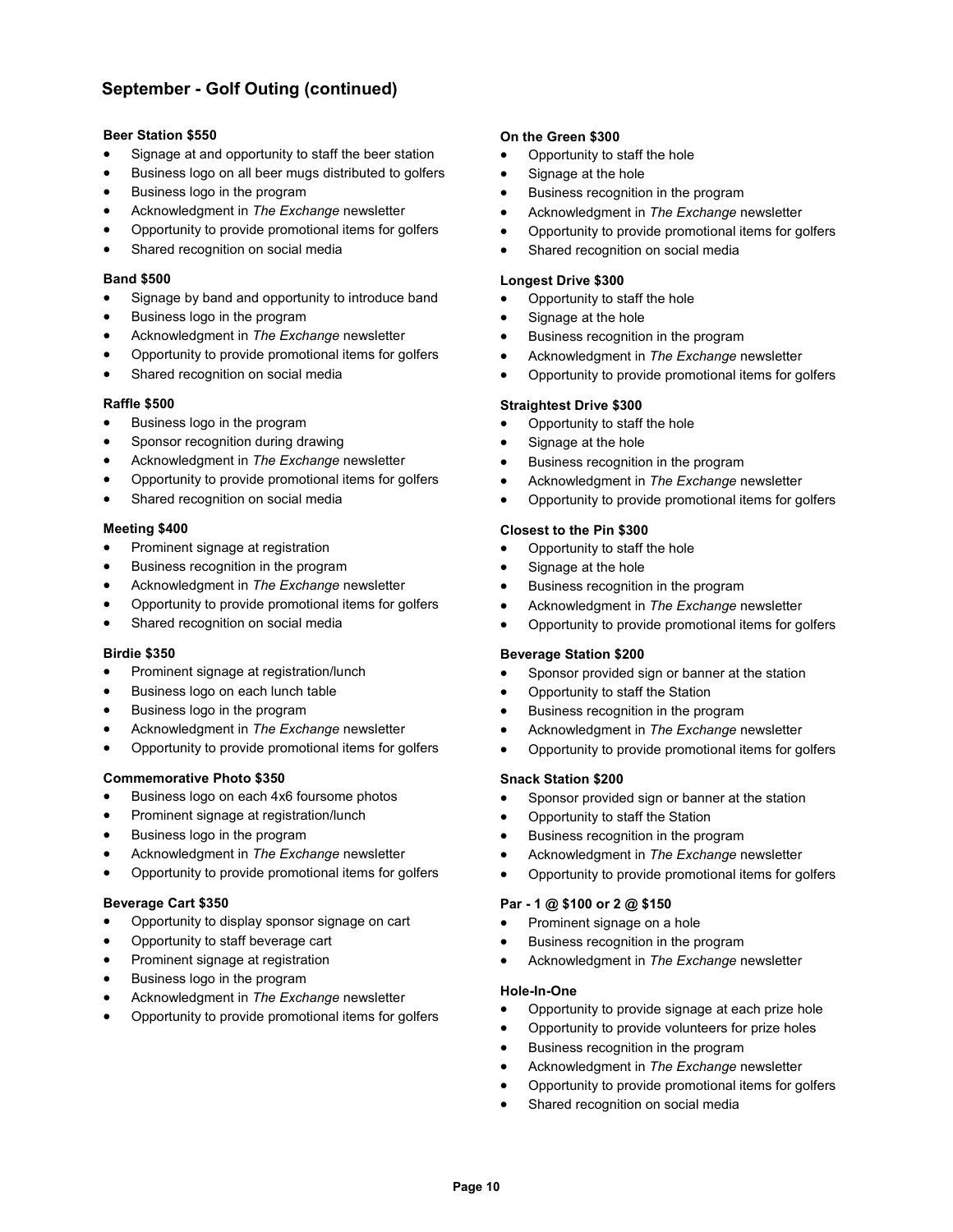# **October - Bingo & Bubbly (***Designer Bag Bingo)*

*Proceeds will benefit the PerkUp 2022-23 Educational Scholarship and other education initiatives.*

#### **Platinum Sponsor (limit 1) \$1,000**

- Recognition as exclusive sponsor for the event
- Two complimentary bingo reservations
- Ad displayed on the Chamber's website and in the News & Events email for the month of October *(300W X 250H pixels)*
- Business logo displayed and hyperlinked at the top of every news and events email for the month of October
- Business logo on each table and at registration
- Business logo hyperlinked on event page of the Chamber website
- Business logo hyperlinked in News & Events email communications
- Business logo in *The Exchange* newsletter
- Shared recognition on social media

#### **Premier Raffle Sponsor (limit 1) \$1,000**

- Recognition as exclusive Premier Raffle sponsor
- Two complimentary bingo reservations
- Ad displayed on the Chamber's website and in the News & Events email for the month of October *(300W X 250H pixels)*
- Business logo on premier raffle table
- Business logo hyperlinked on event page of the Chamber website
- Business logo hyperlinked in News & Events email communications
- Business logo in *The Exchange* newsletter
- Shared recognition on social media

#### **Bubbly Sponsor (limit 1) \$650**

- Business logo on all sparkling wine bottles
- Company name and logo displayed alongside champagne
- Business logo hyperlinked on event page of the Chamber website
- Business logo hyperlinked in News & Events email communications
- Business logo in *The Exchange* newsletter
- Shared recognition on social media

#### **Gold Sponsor (limit 4) \$500**

- Recognition as exclusive sponsor of one special game of bingo
- One complimentary bingo reservation
- Company name and logo displayed alongside or attached to a special game prize
- Ad displayed on the Chamber's website for the month of October *(300W X 250H pixels)*
- Business logo hyperlinked on event page of the Chamber website
- Business logo hyperlinked in News & Events email communications
- Business logo in *The Exchange* newsletter
- Shared recognition on social media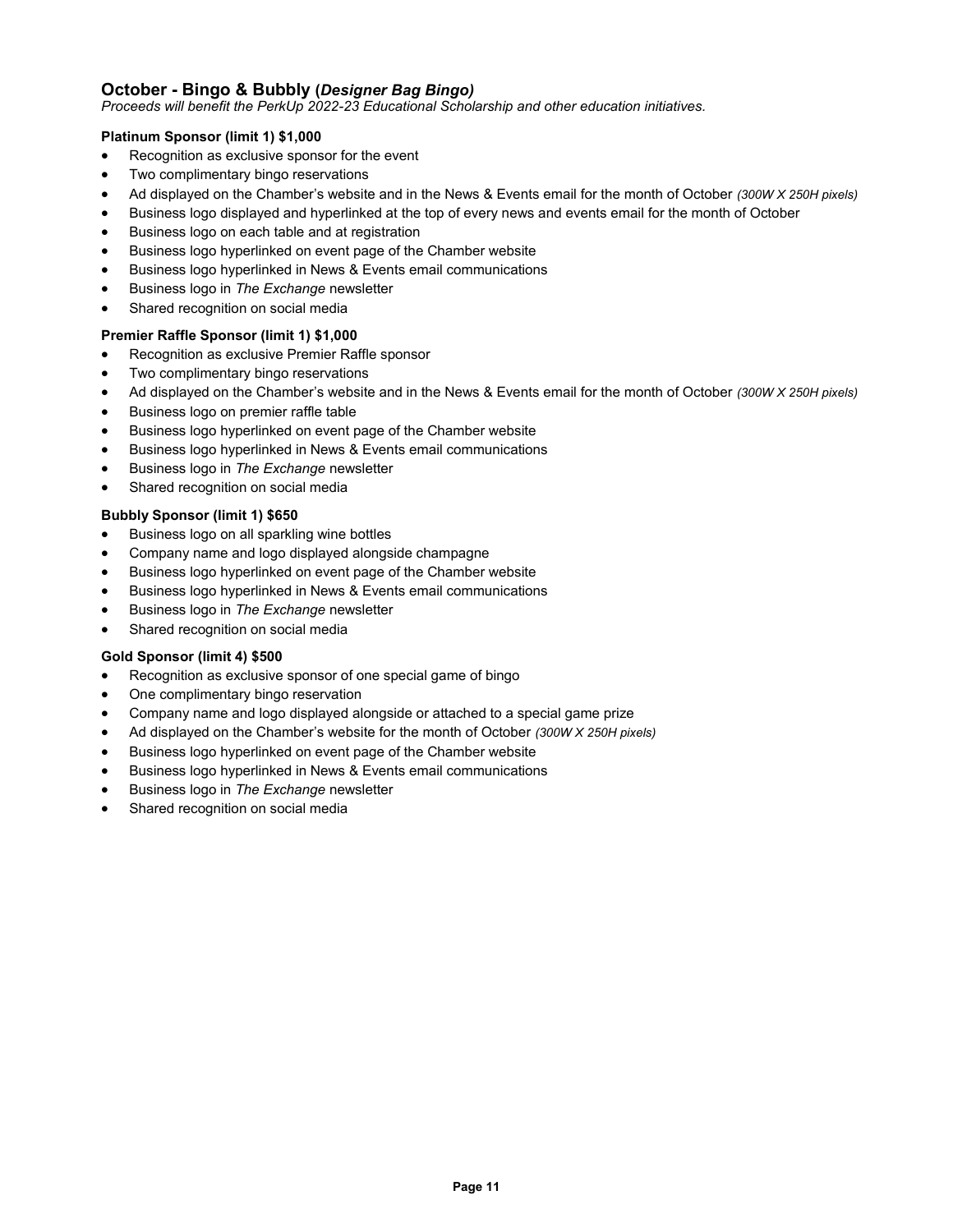# **October - Bingo & Bubbly (continued)**

#### **Raffle Sponsor (limit 1) \$500**

- Company name and logo displayed on raffle table
- Business logo hyperlinked on event page of the Chamber website
- Business logo hyperlinked in News & Events email communications
- Business logo in *The Exchange* newsletter
- Shared recognition on social media

#### **Silver Sponsor (limit 3) \$250**

- Recognition as exclusive sponsor of two regular games of bingo
- One complimentary bingo reservation
- Company name and logo displayed alongside or attached to a designer bag
- Business logo hyperlinked on event page of the Chamber website
- Business logo hyperlinked in News & Events email communications
- **Business logo in The Exchange newsletter**
- Shared recognition on social media

#### **Bronze Sponsor (limit 7) \$150**

- Recognition as exclusive sponsor of one regular game of bingo
- Company name and logo displayed alongside or attached to a designer bag
- Business name listed in *The Exchange* newsletter
- Shared recognition on social media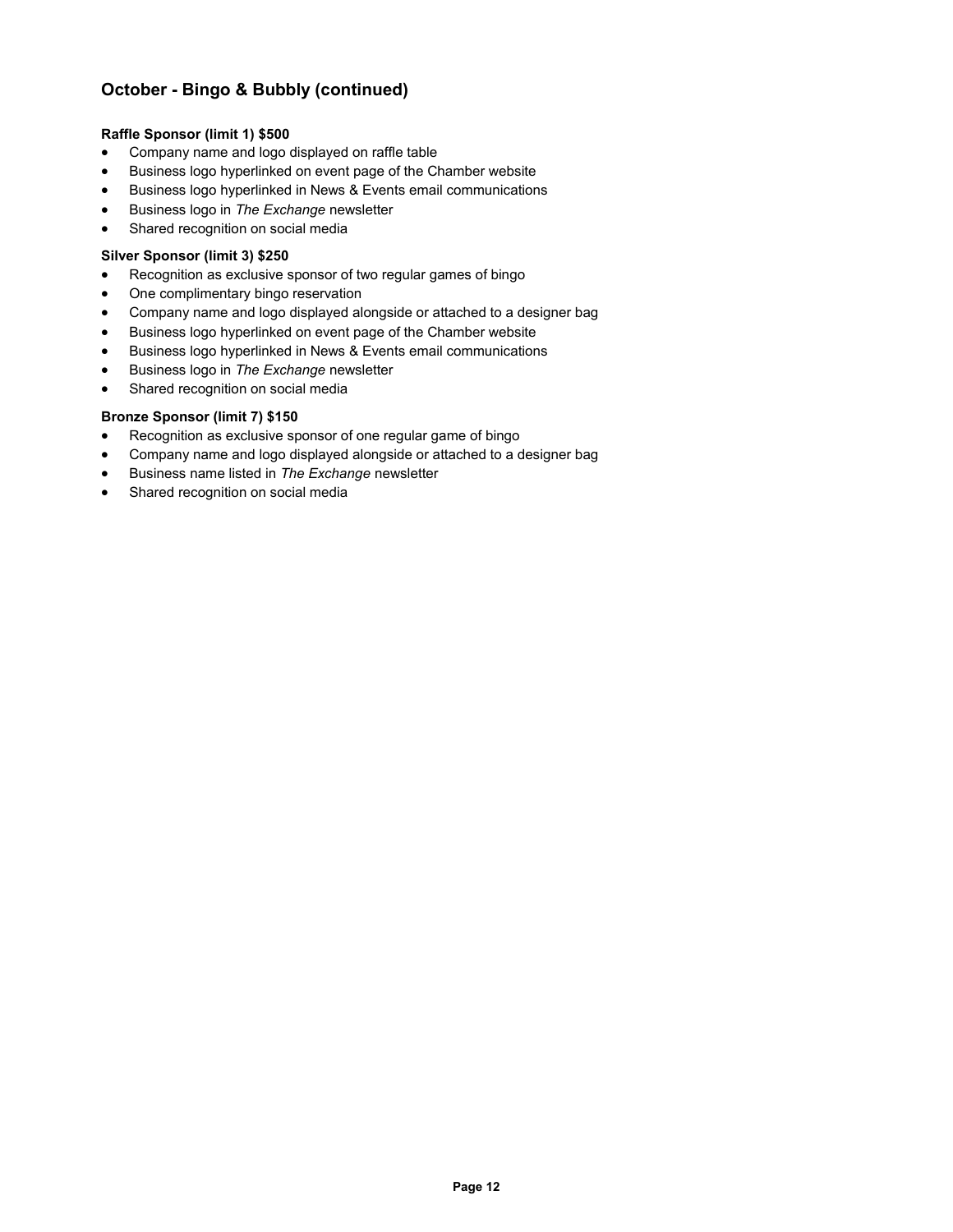## **November - PerkUp Celebration**

*This event is one of the Chamber's most well attended events and provides the opportunity for business members to conduct high-impact networking while enjoying great food, drinks, and entertainment. Each year, the event will highlight a different PerkUp initiative. Attendance ranges from 100-150 members and guests.*

#### **Platinum Sponsor (limit 1) \$1,750**

- Opportunity to welcome and address event attendees for two minutes to share information about your business
- Six complimentary reservations
- Table at event to welcome guests and display promotional items
- Half page ad in *The Exchange* newsletter, in print and online
- Ad displayed on the Chamber's website and in the News & Events email for the month of November *(300W X 250H pixels)*
- Opportunity to provide promotional items at the event
- Opportunity to provide door prizes
- Opportunity to serve on planning committee
- Opportunity to display corporate banner
- Business logo hyperlinked on event page of the Chamber website
- Business logo hyperlinked in News & Events email communications
- Business logo in *The Exchange* newsletter
- Business logo on each table and at registration
- Shared recognition on social media
- Attendee list upon request

#### **Gold Sponsor (limit 1) \$1,000**

- Four complimentary reservations
- Quarter page ad in *The Exchange* newsletter, in print and online
- Ad displayed on the Chamber's website and in the News & Events email for the month of November *(300W X 250H pixels)*
- Opportunity to provide promotional items at the event
- Opportunity to display corporate banner
- Business logo hyperlinked on event page of the Chamber website
- Business logo hyperlinked in News & Events email communications
- Business logo in *The Exchange* newsletter
- Business logo on each table and at registration
- Shared recognition on social media
- Recognition during program
- Attendee list upon request

#### **Silver Sponsor (limit 4) \$500**

- Business logo on beverage napkins
- Two complimentary reservations
- Business card size ad in *The Exchange* newsletter, in print and online
- Opportunity to provide promotional items at the event
- Business logo hyperlinked on event page of the Chamber website
- Business logo in *The Exchange* newsletter
- Business logo on each table and at registration
- Shared recognition on social media
- Attendee list upon request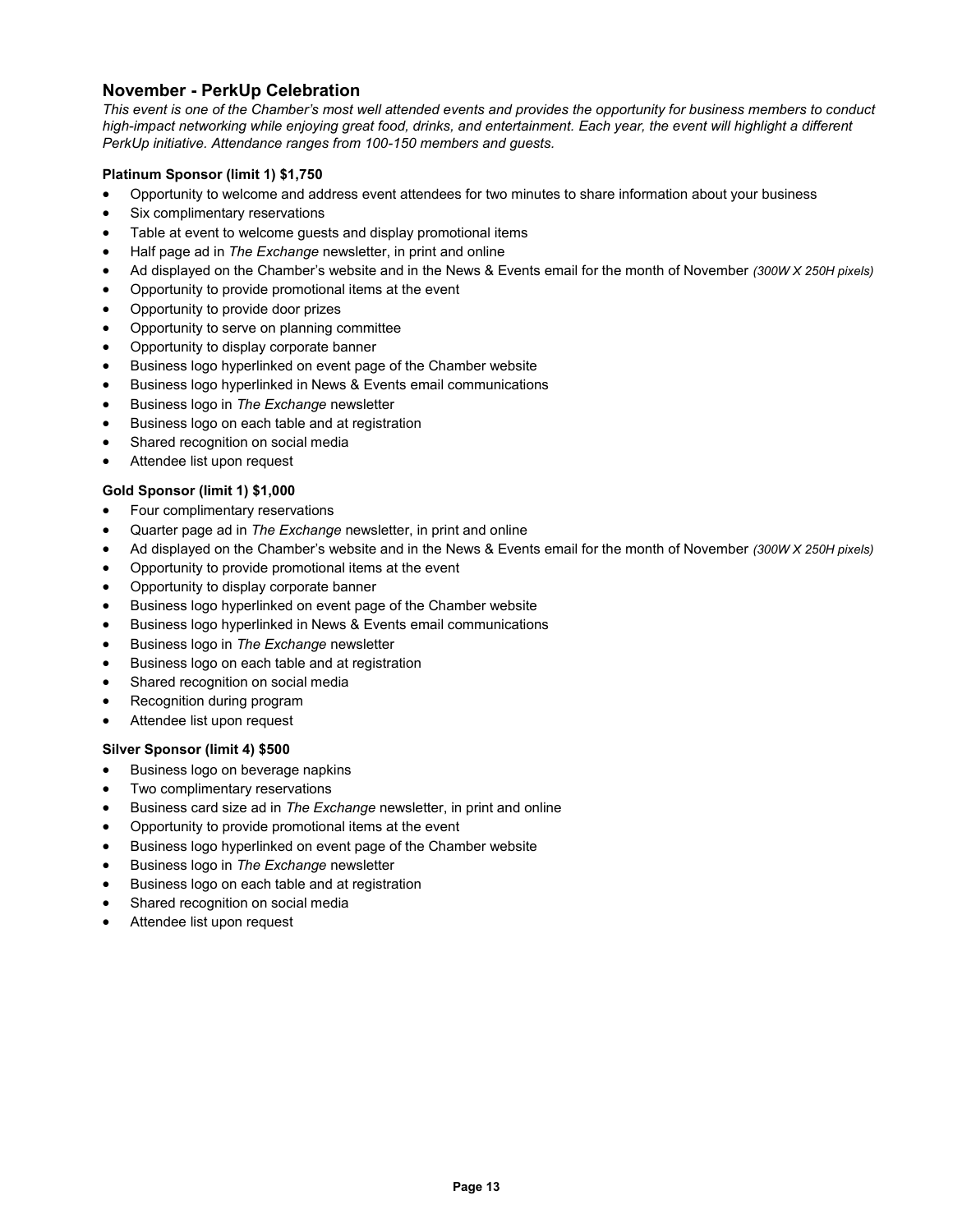# **PerkUp Celebration (continued)**

#### **Tasting Glass Sponsor (limit 1) \$750**

- Business logo on take-home tasting glasses
- Two complimentary reservations
- Ad displayed on the Chamber's website and in the News & Events email for the month of November *(300W X 250H pixels)*
- Opportunity to provide promotional items at the event
- Business logo hyperlinked on event page of the Chamber website
- Business logo in *The Exchange* newsletter
- Shared recognition on social media
- Attendee list upon request

#### **Program Sponsor (limit 1) \$500**

- Business logo on front cover of event program
- Full page ad on back cover of event program
- Four complimentary reservations
- Opportunity to provide promotional items at the event
- Business logo hyperlinked on event page of the Chamber website
- Business logo in *The Exchange* newsletter
- Business logo on each table and at registration
- Shared recognition on social media
- Attendee list upon request

#### **Tasting Plate Sponsor (limit 1) \$650**

- Business logo on tasting plates
- Two complimentary reservations
- Ad displayed on the Chamber's website and in the News & Events email for the month of November *(300W X 250H pixels)*
- Opportunity to provide promotional items at the event
- Business logo hyperlinked on event page of the Chamber website
- Business logo in *The Exchange* newsletter
- Shared recognition on social media
- Attendee list upon request

#### **Spirit Pull Sponsor (limit 1) \$400**

- Business logo on Spirit Pull bottle tags
- Business logo on signage at Spirit Pull table
- Two complimentary reservations
- Business logo in *The Exchange* Newsletter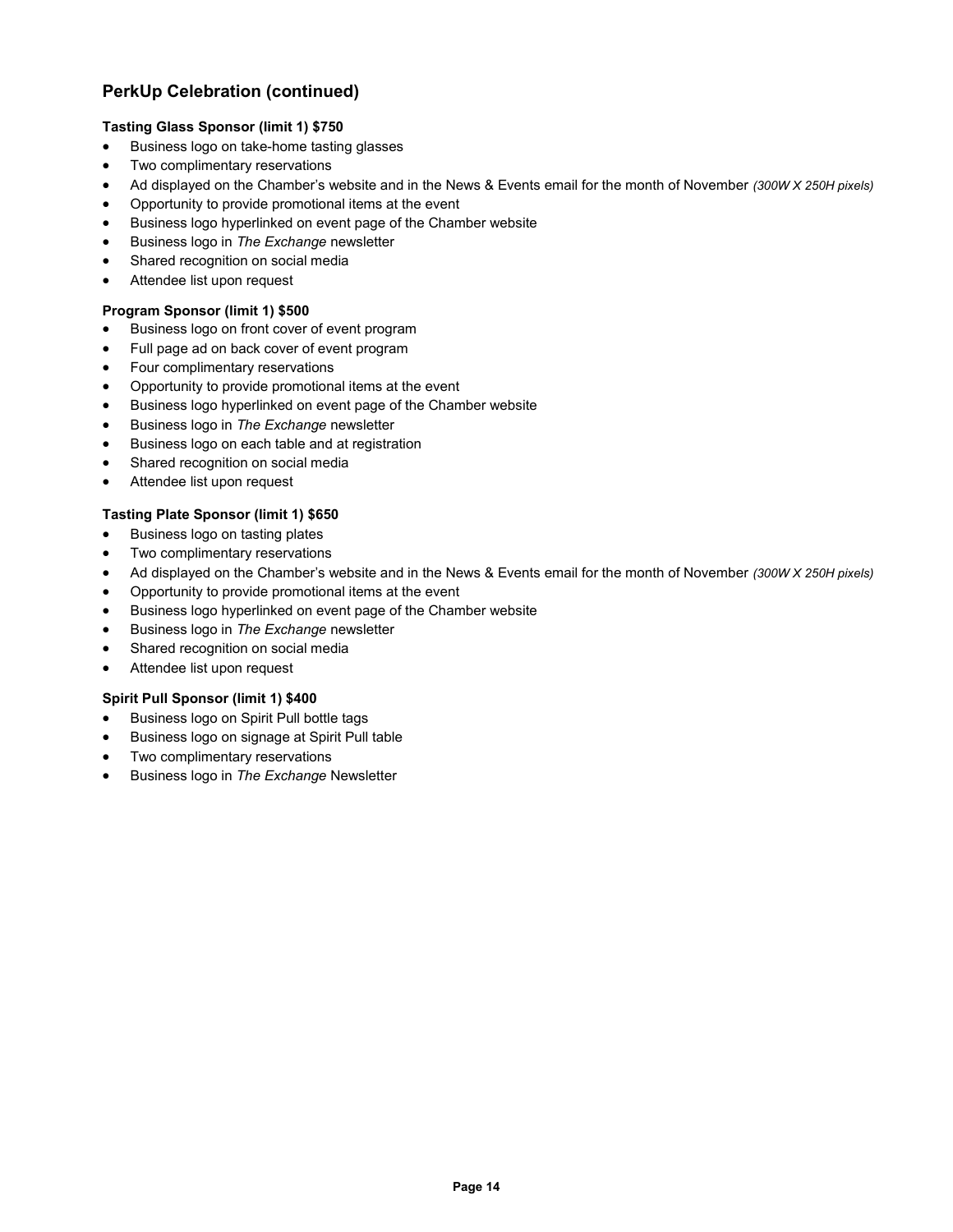# **Special Event Sponsorships**

### **Host Sponsor \$300**

*Holding an event at your facility gives you the opportunity to be a Host Sponsor.* 

- Opportunity to welcome event attendees in form of greeting for two minutes with information about your business.
- Opportunity to provide promotional items at the event
- Business logo hyperlinked on event page of the Chamber website
- Business logo hyperlinked in News & Events email communications
- Business logo in *The Exchange* newsletter
- Business logo on each table and at registration
- Shared recognition on social media
- Attendee list upon request

# **Happy Hour Sponsor (limit 6) \$250**

*Informal and complimentary events, these late afternoon gatherings provide the opportunity to network with old friends, make new connections, and invite guests to a low-key-but-lively Chamber function. Approximately six Happy Hours are held annually, each at a different member venue. Sign up as a sponsor by December 31 and get your logo on the cocktail coasters for all UPV Chamber Happy Hours.*

- Business logo on cocktail coasters for all 2022 UPVCC Happy Hours
- Opportunity to welcome attendees to the event
- Opportunity to provide promotional items at the event
- Opportunity to provide door prizes
- Business logo hyperlinked on event page of the Chamber website
- Business logo hyperlinked in News & Events email communications
- Business logo in *The Exchange* newsletter
- Shared recognition on social media
- Signage at the event

# **LinkUp Breakfast Roundtables \$350**

*LinkUp was established to facilitate face-to-face introductions at a leadership level (owners, department heads, decision-makers) in a small-group setting. This high-impact networking opportunity helps members build relationships, encourage referrals and learn more about each other. LinkUp is open to all members on an "opt in" basis.*

- Present a fifteen-minute overview/tour of your business
- Provide recommendations for six to twelve members to be invited
- Choose discussion topic
- Business logo in *The Exchange* newsletter

### **Business Seminar Sponsor (limit 1) \$1,000**

*Averaging two hours each, these affordable and informative sessions cover a variety of disciplines. Some are presentations, some are workshops, but all have a goal of building the personal skills of employees at various*  employment levels. The typically small class size elicits active participation from all, particularly during the *question-and-answer period. Attendance varies based on the topic offered.* 

- Opportunity to introduce speaker and address attendees for two minutes to share information about your business
- Opportunity to provide promotional items at the seminar
- Business logo hyperlinked on event page of the Chamber website
- Business logo in *The Exchange* newsletter
- Shared recognition on social media
- Signage at the seminar